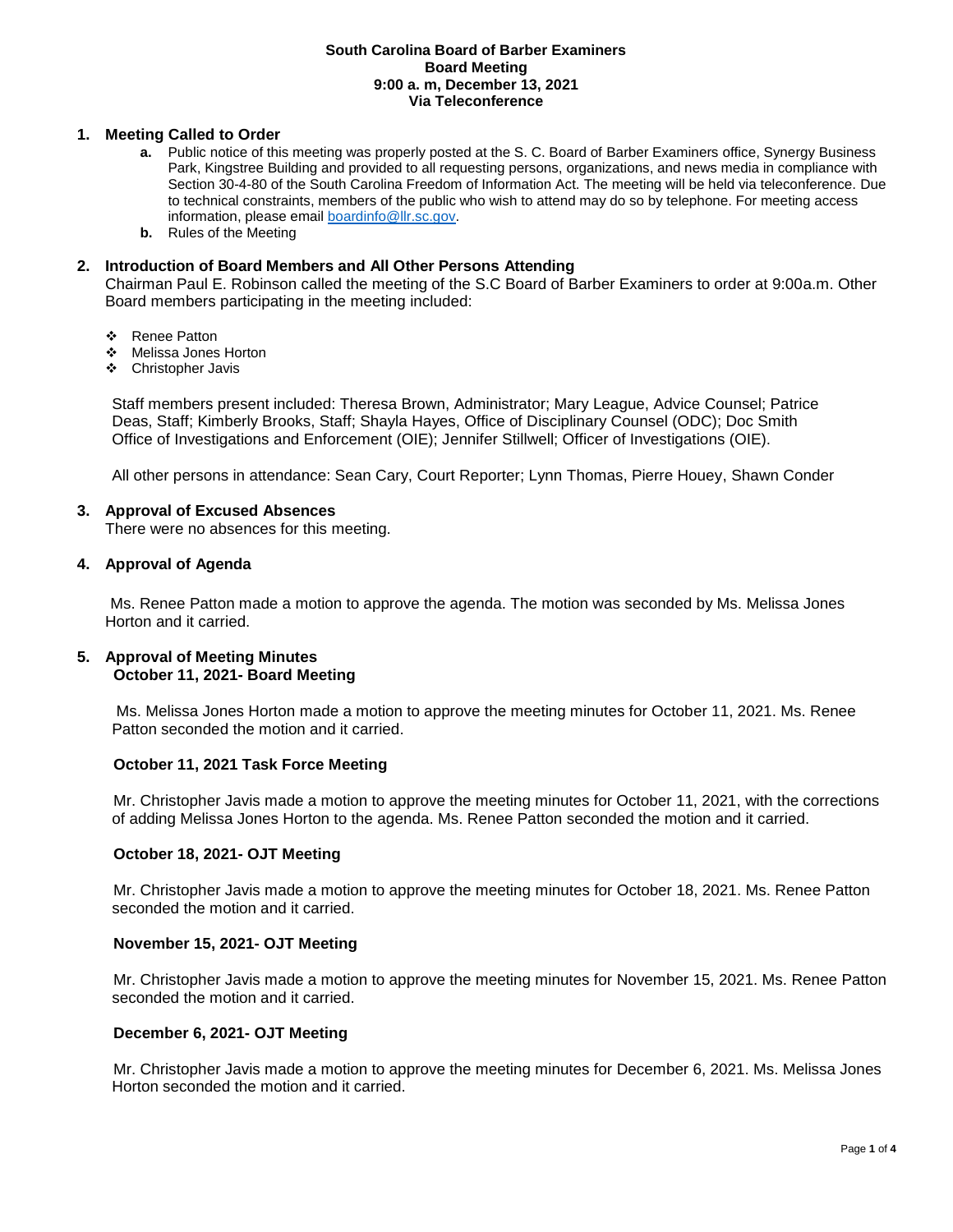**6. Chairperson's Remarks – Paul E. Robinson** No remarks given at this time.

### **7. Administrator's Remarks, For Information – Theresa N. Brown**

- **a. Budget/Drawdowns** For Information
- **b. OIE Report**  For Information Doc Smith- This report was for information purposes only and was given by Mr. Doc Smith. The OIE report shows that as of December 13, 2021 there have been a total of 203 complaints; 4 active case and 101 closed cases.
- **c. IRC Report**  For Approval Doc Smith- This IRC report for investigations is dated December 15, 2021. There were 11 cases for dismissal; 6 formal complaints; and a total of 32 cases for approval.

Ms. Renee Patton made a motion to approve the IRC report. The motion was seconded by Mr. Christopher Javis.

- **d. ODC Report**  For Information Shayla Hayes- the ODC report is for informational purposes only. There were 18 open cases, 10 pending hearings/rescheduling cases, 69 closed cases as of 1/1/2021.
- **e. Inspection Report** For Information Jennifer Stillwell- In October 2021, there were 165 attempted inspections; 20 were closed at the time of inspections and 140 were conducted. In November, there were 137 attempted inspections; 25 were closed at the time of inspections and 103 were conducted. A total of 1,897 barber inspections were conducted for the year.
- **f. Legislative Updates** Holly Beeson- Ms. Beeson was not present at the meeting. No report was given at this time.

#### **8. New Business**

# **a. Consideration of New Barber School**

All Even Barber School

Mr. Pierre Houey appeared before the board representing All Even Barber School in reference to his request to open a new barber school. Mr. Houey stated that he wanted to empower, enlighten and educate students. Mr. Houey described the school and answered the board's questions regarding the school.

Ms. Renee Patton made a motion to approve All Even Barber School pending preliminary and final inspection by the board. Ms. Melissa Jones Horton seconded the motion and it carried.

## **9. Discussion and Consideration of Ways to Improve Pass/Fail Rates**

Shawn Conder, PSI Services

Mr. Shawn Conder discussed with the board about ways to improve the pass/fail rates. He stated that PSI have been working with the schools to try and improve the pass rates. He stated that the pass rates have increased tremendously from October to November.

Ms. Lynn Thomas stated that the theory examination appeared to be the bigger issue. Ms. Thomas stated that they're using online target methods to help narrow down the weaker areas. Ms. Thomas stated that they discussed problems and issues at the testing sites and looked for ways to improve.

Ms. Melissa Jones Horton stated that she had concerns about the support from PSI. Ms. Melissa Jones Horton made a visit to one of the testing sites and discussed several issues while visiting the site. She observed the following; the barber instructor was not provided a chair and stood approximately 15 to 20 minutes before he was instructed to begin; proctor 1 did not give a 5-minute notice prior to ending testing; the space provided for the students was very congested; and electrical cords were not properly secured. Ms. Horton stated that the PSI staff were very professional and helpful. She also stated the Men's restrooms were out of order.

Ms. Horton stated that she noticed students were confused and used cordless clippers, aerosol sprays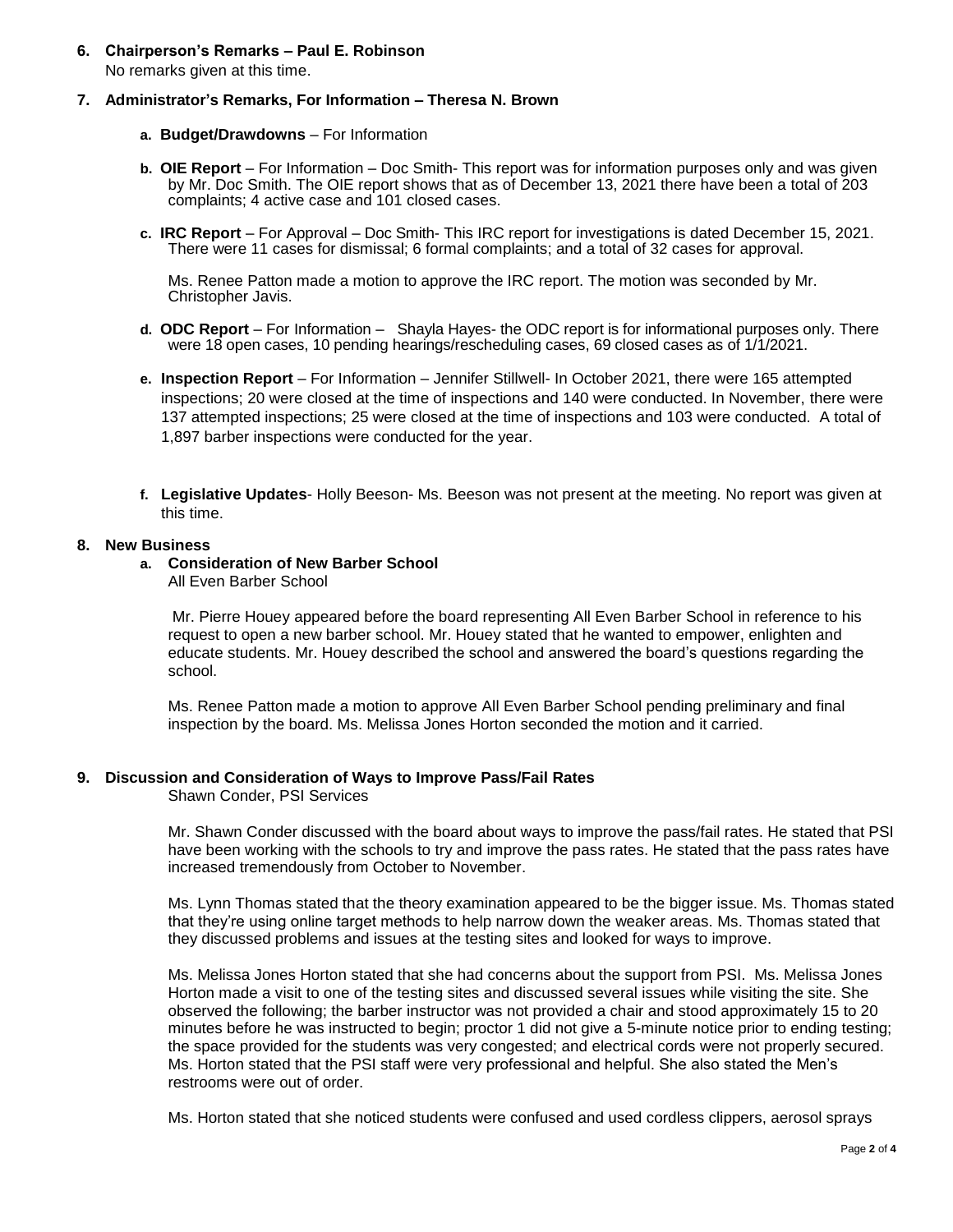and bags that appeared to have company names on them. She stated on November 22, 2021 she received a video from students. The video showed numerous students outside and waiting in the lobby. PSI staff were not in attendance for testing at 8:00a.m.and the testing did not start until 12:00 p.m.

Mr. Christopher Javis stated that two of his students were very impressed with PSI staff. They stated that PSI staff were very helpful and informative. Mr. Javis thanked PSI for working one on one with the students.

Mr. Conder stated to the board that it would be helpful if the schools or the board could contact them immediately with any problems or concerns. This will allow them to address the issue at hand.

#### **10. Hearing- Shayla Hayes a. 2021-99**

The hearing was deferred after item 13.

### **11. Mid-Year Meeting 2022**

Mr. Paul Robinson stated that the NABBA Mid –Year meeting is scheduled for February 18-20, 2022 in Columbia, SC. He stated that it will be held at Embassy Suites on Greystone. Mr. Robinson stated that it will be an educational invite. Pivot Point and Milady will be in attendance. He stated that a decision will be considered for instructors to be hands on. He also stated that a health professional and a tax professional will be present at the meeting. The final meeting agenda will be published and finalized by the end of the year.

A motion was made by Ms. Renee Patton to approve all Board members and staff to attend the National Association of Barber Boards of America mid-year conference. The motion was seconded by Mr. Christopher Javis and the motion carried.

### **12. Clarification of Chapter 17-51(3)**

Ms. Theresa Brown stated that she wanted to discuss with the board about how to implement Chapter 17-51(3). Ms. Brown stated that when an individual fails the examination, the score report does not show exactly what sections was failed. Ms. Brown wanted to know if the 50 hours of training is needed in each of the 9 categories or 50 hours total. Ms. Brown recommend that the barber schools submit a training affidavit or a certificate stating the 50 hours were completed.

Ms. Renee Patton made a motion to approve the 50 hours of training for the entire practical and not in a specific category. The motion was seconded by Christopher Javis and the motion carried.

A motion was made by Mr. Paul Robinson to establish a Task Force to include all Board members who wish to participate; and the administrator will contact 1 or 3 school owners to see if they want to participate in the task force to review Chapter 17-51(3). The motion was seconded by Ms. Renee Patton and the motion carried.

## **13. Discussion and Consideration Regarding Criminal Background Offenses for Board or Administrator Review and Approval**

Ms. Theresa Brown discussed with the board about the approval process for criminal background offenses. She stated that she is looking for clarification on what can be approved at the administrator level.

A motion was made by Ms. Renee Patton to reaffirm that any applicants with a criminal background 5 years or older can be approved at the administrator level. The motion was seconded by Ms. Melissa Jones Horton and the motion carried.